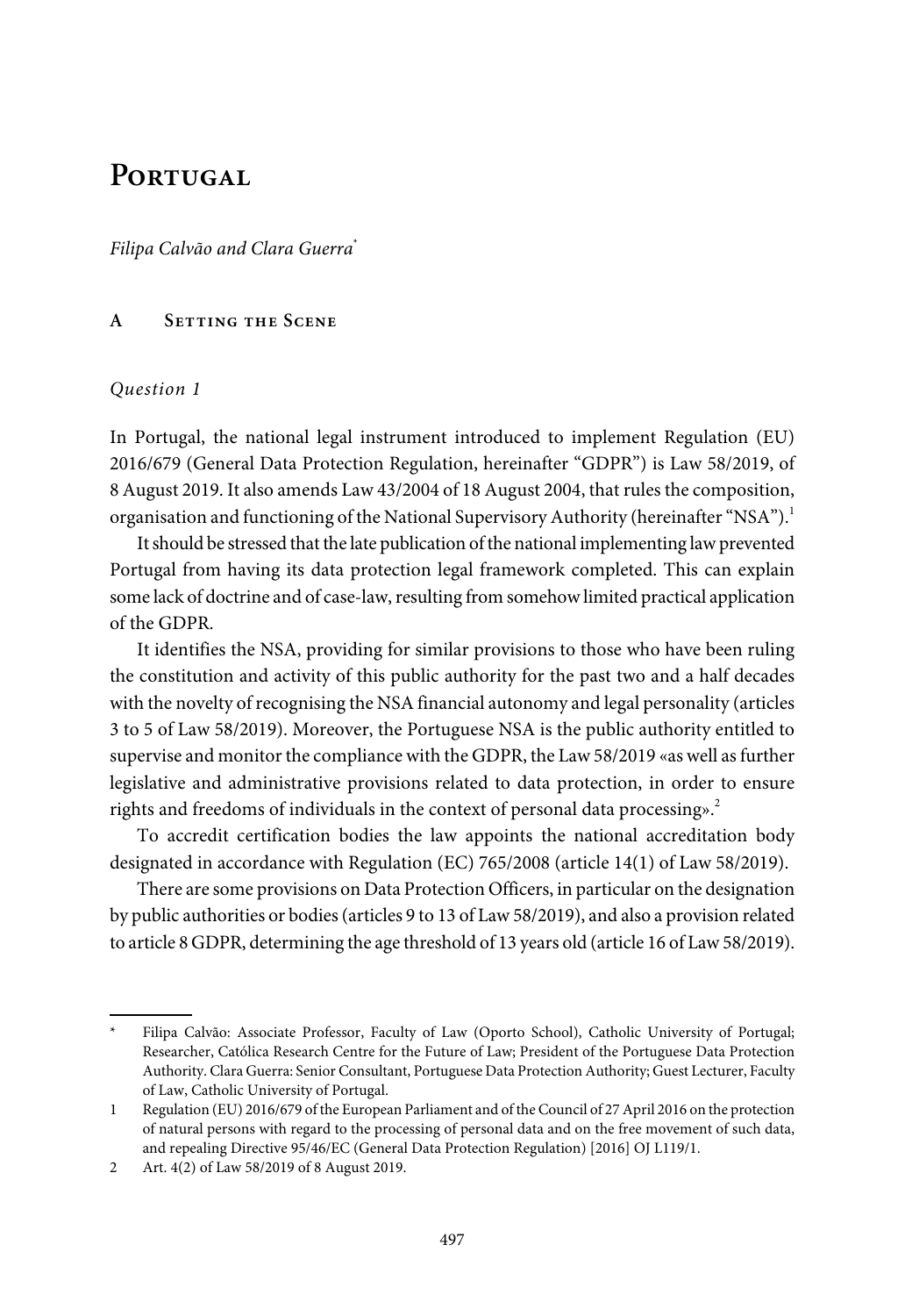It also contains several provisions referring to the exercise of the right to remedies and liability (articles 32 to 35 of Law 58/2019).

It is important to highlight that, under recital 27 of the GDPR, the Portuguese law has extended to deceased persons the protection of personal data listed in article 9(1) of the GDPR and those related to private life, image and telecommunication (article 17 of Law 58/2019). On this aspect, the Portuguese legislator has partially reaffirmed the interpretation of the previous legal regimen on data protection based on the legal provisions of the Portuguese Civil Code that protect the personality of deceased persons (articles 71 and 80 of the Civil Code), just not covering personal data outside the special categories of data and outside data of a highly personal nature.

In what concerns the flexibilities provided for in the GDPR, apart from provisions related to the processing in the context of employment and health and genetic data (articles 28 to 30 of Law 58/2019), the Portuguese Law does not fully avail them.

In particular, the provision referring to the balance between data protection and freedom of expression and information does not provide for limits or specific guarantees, beyond those already reflected in the Portuguese Constitution (article 24 of Law 58/2019). In what concerns processing for archiving purposes in the public interest, scientific or historical research purposes or statistical purposes, it has derogated with no exception, and with poor guarantees, the rights referred to in articles 15, 16, 18 and 21 of the GDPR (article 31(2) of Law 58/2019). Also some rights provided for by the GDPR, such as the right to information provided by Article 13 and the right of access, are restricted by the national law in breach of the requirements stated by article 23 of the GDPR (article 20 of Law 58/2019).

Finally, there is a set of provisions on administrative fines that are in breach of the GDPR, concerning the infringements settled by article 83 (4) and (5), which were developed in articles 37 to 39 of Law 58/2019. On the one hand, the maximum amounts of administrative fines determined by article 83(4) and (5) of the GDPR are lowered, taking into account the nature of the controller or processor, in particular if it is an individual or a small and medium enterprise; on the other hand, the infringements that have a negligent character cannot be sanctioned by the NSAunless, after an "advise" to correct the situation, the infringements continue; in some cases negligent infringements are not sanctioned at all (e.g. infringement of the principles provided by article 5 of the GDPR).

In what concerns the Law 58/2019, the Portuguese SA has given a very critical opinion on its draft proposal during the legislative proceeding and has taken the resolution not to apply in its future decisions the provisions that are clearly in breach of the GDPR.<sup>3</sup>

<sup>3</sup> Deliberação/2019/ 494 of 3 September 2019 of the Comissão Nacional de Proteção de Dados (hereinafter "CNPD"), [www.cnpd.pt/bin/decisoes/decisoes.asp?primeira\\_escolha=2019&segunda\\_escolha=20.](www.cnpd.pt/bin/decisoes/decisoes.asp?primeira_escolha=2019&segunda_escolha=20) All webpages referred to were visited on 9 February 2020.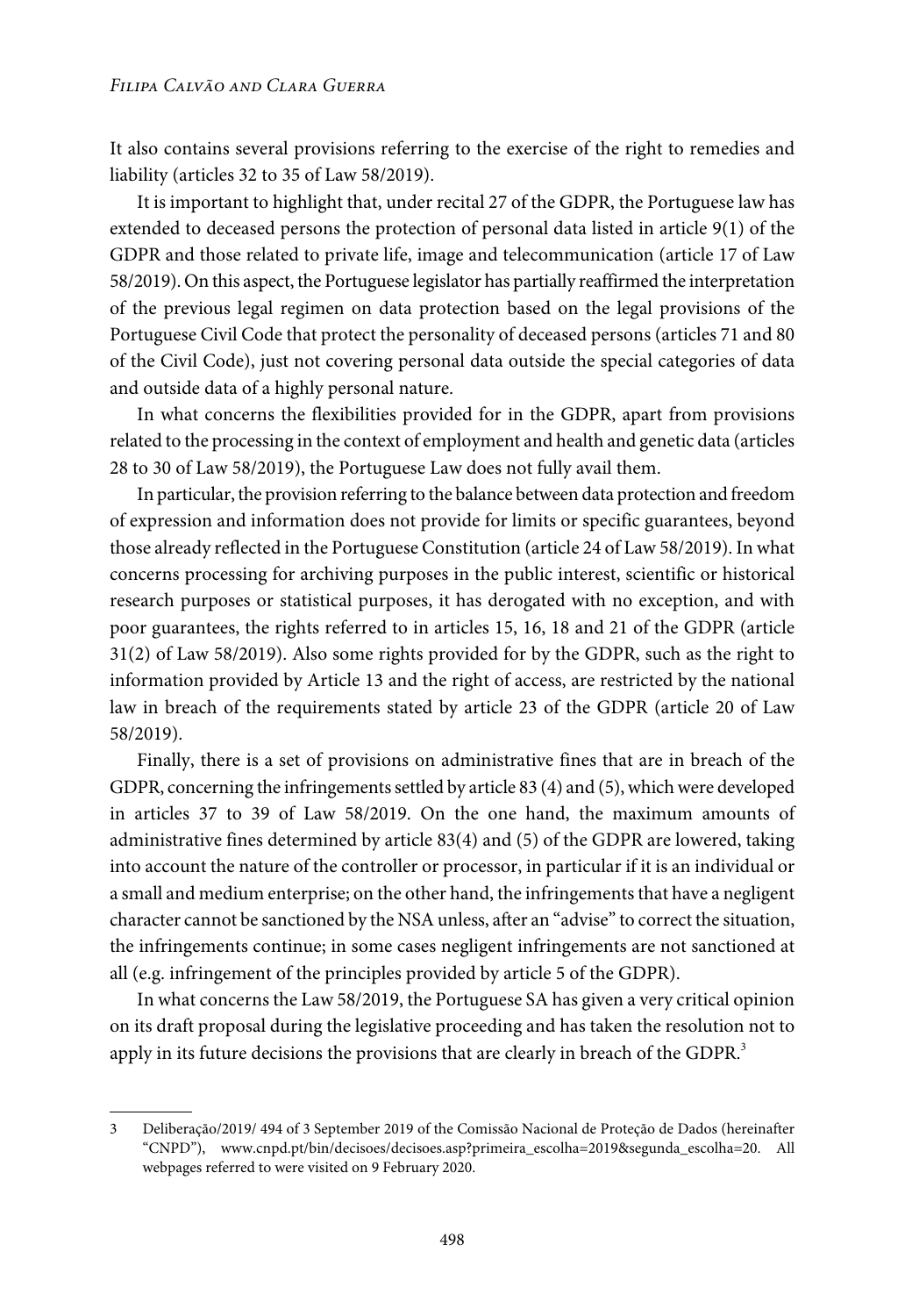# Question 2

The Portuguese Constitution differentiates, since its approval on 2 April 1976, the right to respect for private life and the right to data protection (articles 26 and 35, respectively), being the first written Constitution in the world to recognise the protection of personal data as a fundamental right.

Beyond the legal protection ensured by national civil law (article 80 of the Civil Code of 1966), the Portuguese Constitution recognises the respect for private life as a fundamental right in article  $26(1)$  and  $(2)$  and provides for specific guarantees in the context of telecommunication in article  $34(4).4$ 

Article 35, with the title 'Use of computerized data', of the Portuguese Constitution of 1976 provided for a set of fundamental rights related to data processing through automated means, that intended to ensure the right to informational self-determination.<sup>5</sup>,<sup>6</sup>

Later, by the revision of the Constitution that occurred in 1997 in order to adjust this article to Directive 95/46/EC, the material scope of this provision was extended to the processing of personal data other than by automated means.<sup>7</sup>

It is worthwhile mention that since its first wording, article 35 (3) relates both fundamental rights, specifying that private life is, among other personal data (sensitive data), subject to reinforced protection.<sup>8</sup>

Hence, the Charter of Fundamental Rights of the European Union (hereinafter "Charter") has not had such a significant impact in Portugal as it might have had in other Member-States.

Nevertheless, the Charter is frequently invoked for supporting the guarantee of the right to data protection before national courts as well as by the NSA, in particular in its written advices on drafts of legislative and administrative measures as well as in its concrete

<sup>4</sup> Rectius, the Portuguese Constitution provides for the right to the intimacy of private and familiar life. Though this formulation seems to be more restricted than the one of the Charter of Fundamental Rights of the European Union, the truth is that the Constitutional Court has affirmed a broad interpretation of that right, covering also a patrimonial dimension of private life – see judgments 278/95 and 355/97, in <www.tribunalconstitucional.pt/tc/acordaos/>.

<sup>5</sup> J.J. Gomes Canotilho &Vital Moreira, Constituição da República Portuguesa Anotada, 4th ed., Coimbra, Coimbra Editora, 2007, vol. I, pp. 551-556.

<sup>6</sup> P. Ribeiro de Faria, 'Anotação ao artigo 35.º', in Jorge Miranda & Rui Medeiros, Constituição Portuguesa A*notada*, 2<sup>nd</sup> Ed, Coimbra, Coimbra Editora, 2010, Vol. I, pp. 779-801.

<sup>7</sup> Directive 95/46/EC of the European Parliament and of the Council of 24 October 1995 on the protection of individuals with the regard of the processing of personal data and on the free movement of such data [1995] OJ L281/31.

<sup>8</sup> Explaining the history of this constitucional provision, see Joaquim Seabra Lopes, 'O artigo 35.º da Constituição: da génese à atualidade e ao futuro previsível', in Forum de Proteção de Dados, n.º 2, Jan. 2016, pp. 14-51,[www.cnpd.pt/bin/revistaforum/forum2016\\_2/index.html](www.cnpd.pt/bin/revistaforum/forum2016_2/index.html). See alsoAlexandre Sousa Pinheiro, Privacy e protecção de dados pessoais: a construção dogmática do direito à identidade informacional, Lisboa,AAFDL, 2015, pp. 695 ss.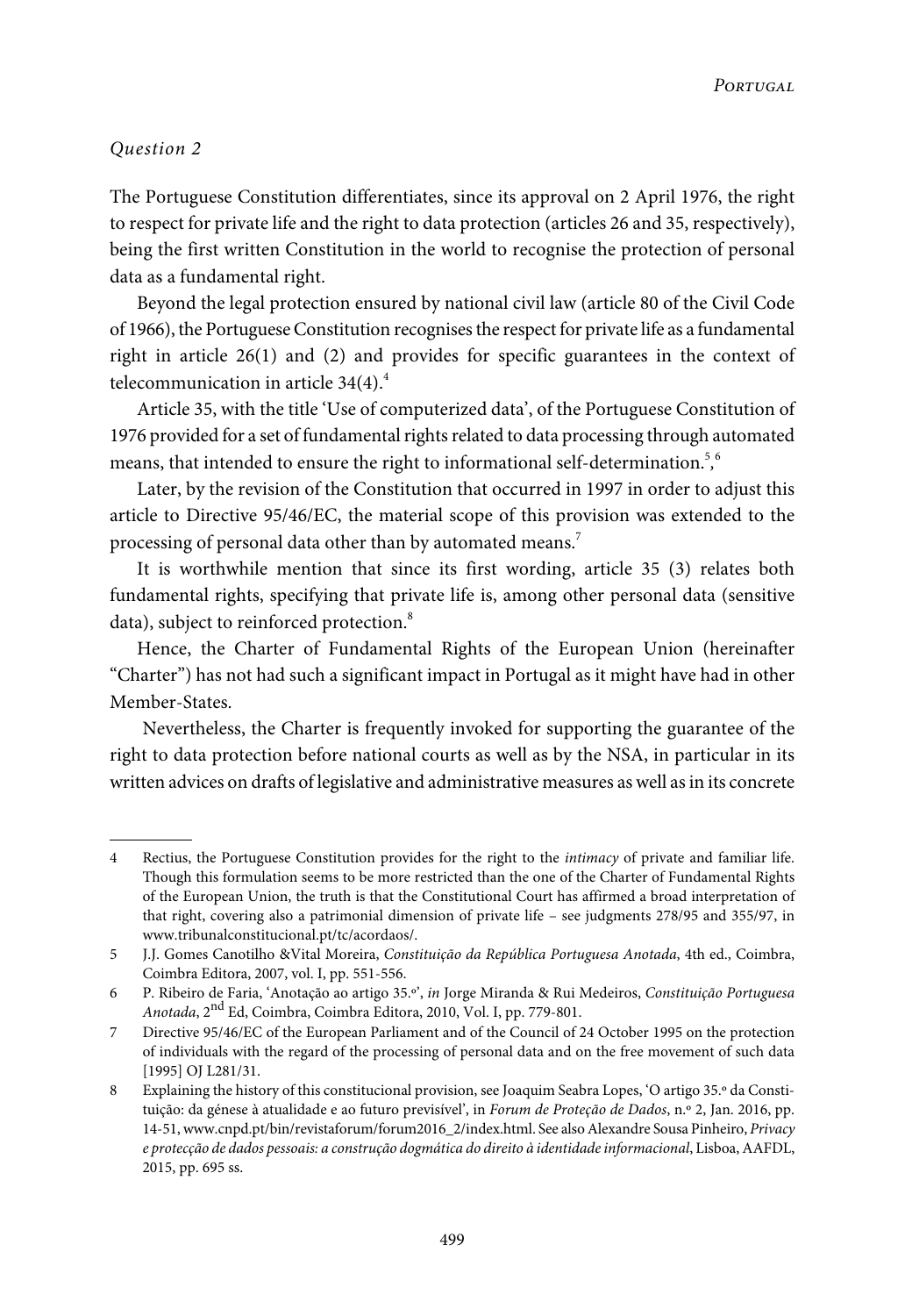#### *Filipa Calvão and Clara Guerra*

decisions regarding the balance between that fundamental right and other rights or interests in conflict.

# **B The Reception of Substantive GDPR Provisions in the National Legal Order**

# Question 3

Before 2018, the national lawthat transposed Directive 95/46/EC(Law67/98, of 26 October 1998) provided for the need to obtain a prior authorisation from the NSA to process sensitive data, as well as to further process data for new purposes. Therefore, only under GDPR application have data controllers started applying themselves directly these principles and processing data accordingly to their own assessment.

In this new context, most data controllers reveal difficulties in assuming this new task, especially in interpreting and applying the principles of purpose limitation and data minimisation.

With regard to purpose limitation principle, data controllers tend to a generous evaluation of the compatibility test between the original and the newpurposes.In particular, when controllers are public bodies there has been an intense reaction from civil society signalizing an abuse in some cases of further processing for new purposes, which led to the correction of the processing or simply a more careful and rationalized decision for future processing of data.

As to the data minimisation principle, data controllers tend to have increased difficulties in implementing it. The same occurs with the implementation of the storage limitation principle. Actually, praxis reveals a tendency to collect and store more data than necessary for the specified purpose of the processing as well as a difficulty to determine the adequate period of retention and to justify the option made.

For a better application of those principles, the Portuguese SA issued guidelines on specific kinds of data processing – most of them still under the Law that transposed Directive 95/46/EC – developing and adjusting the interpretation made by Article 29 Working Party and by the European Data Protection Board (EDPB), to the specificities of the national legal order, in particular in some sectors of activity.

Furthermore, the NSA has issued decisions advising moderation on the reuse of data for other purposes than the one for which personal data had been collected.

Although so far there are no judgements by the Portuguese Courts under the GDPR, as the principles remain unchanged in relation to Directive 95/46/EC, the following should be noticed: domestic Courts do not ignore the guidelines of Article 29 Working Group nor of the Portuguese SA, given that the parties involved in the process do usually invoke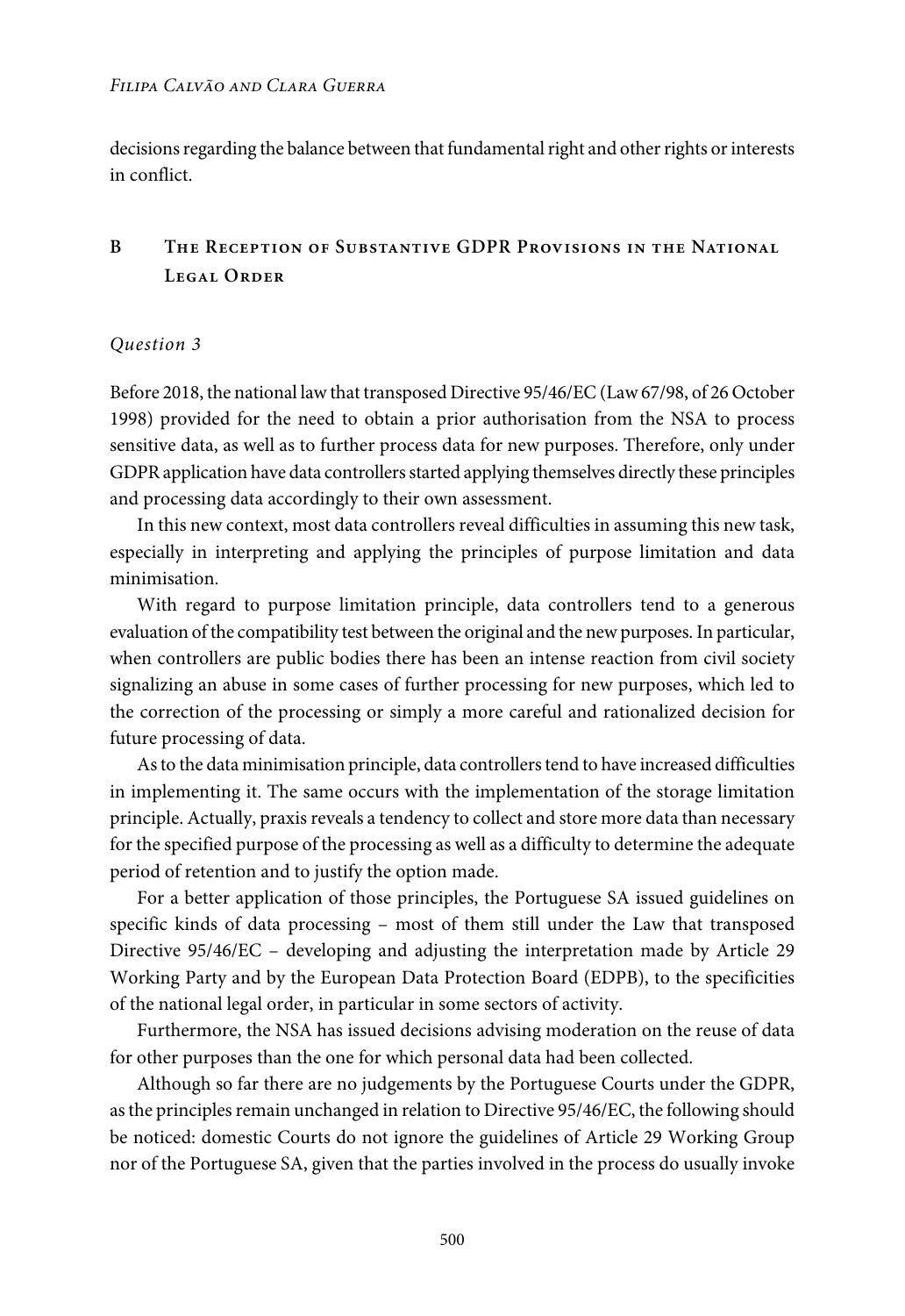them in their submissions, and in most cases share the same perspective; in spite of that, the case-law is not always in accordance with the interpretation of the NSA.<sup>9</sup>

#### Question 4

As already pointed out, there are no judgements by the Portuguese Courts under the GDPR until now, so the national Courts' interpretation on the legal basis for data processing is related to the legal basis provided for by the law that transposed Directive 95/46/EC (Law 67/98), which is similar to the conditions of lawfulness provided for by the GDPR.

In this context, the case-lawshowssome discrepancies on the evaluation of the attributes of consent, particularly with regard to the legal requirement of specific consent (e.g., consent given by a person for access to his/her health data by insurance companies).<sup>10</sup>

With respect to legitimate interests there are not many judicial decisions, in part because the balance between data protection and other interests, like administrative transparency orthe exercise of a right in a judicial process, is done by the Courts on the grounds of other specific laws. Furthermore, regarding legitimate interests in the digital environment, although there are some interesting judgments on the disclosure and on the reuse of personal data in the context of social networks, the majority of the case-law focuses on the right to respect of private life and not on the right to data protection and its specific legal regimen $^{\rm l1}.$ 

On balancing of interests, it should be highlighted a judgement by the Court of appeal, forbidding parents to disclose photographs or any other information that could lead to the identification of their child in social media, on the grounds of the prevalence of private life and data protection over the freedom of expression of the parents, in the name of the superior interest of the child.<sup>12</sup>

<sup>9</sup> About the proportionality of the data retention period, see the judgment of the Supreme Administrative Court of 21 March.2019, Proc. No. 220/17, at [www.dgsi.pt.](www.dgsi.pt)

<sup>10</sup> See the judgment of the Supreme Administrative Court of 08 August 2018, Proc. No. 0394/18, at [www.dgsi.pt,](www.dgsi.pt). Concerning the access by a third party to health data, the Court ruled that it should only be given access to the data expressly covered by the statement of consent. About consent, see also Alexandre Sousa Pinheiro, 'Anotação ao artigo 4.º, 11)', inAlexandre Sousa Pinheiro (Ed.)Comentário ao RegulamentoGeral de Proteção de Dados, Coimbra, Almedina, 2018, pp. 166-173.

<sup>11</sup> Within this context, following the criteria of the expectation of privacy,see, for all, the judgment of Tribunal da Relação do Porto (an intermediate court of appeal) of 08 September 2014, Proc. No. 101/13.5TTMTS.P1, at <www.dgsi.pt>.

<sup>12</sup> Judgment of Tribunal da Relação de Évora (an intermediate court of appeal) of 25 October 2015, Proc. No. 789/13.7TMSTB-B.E1, in [www.cnpd.pt/bin/revistaforum/forum2016\\_2/index.html](www.cnpd.pt/bin/revistaforum/forum2016_2/index.html).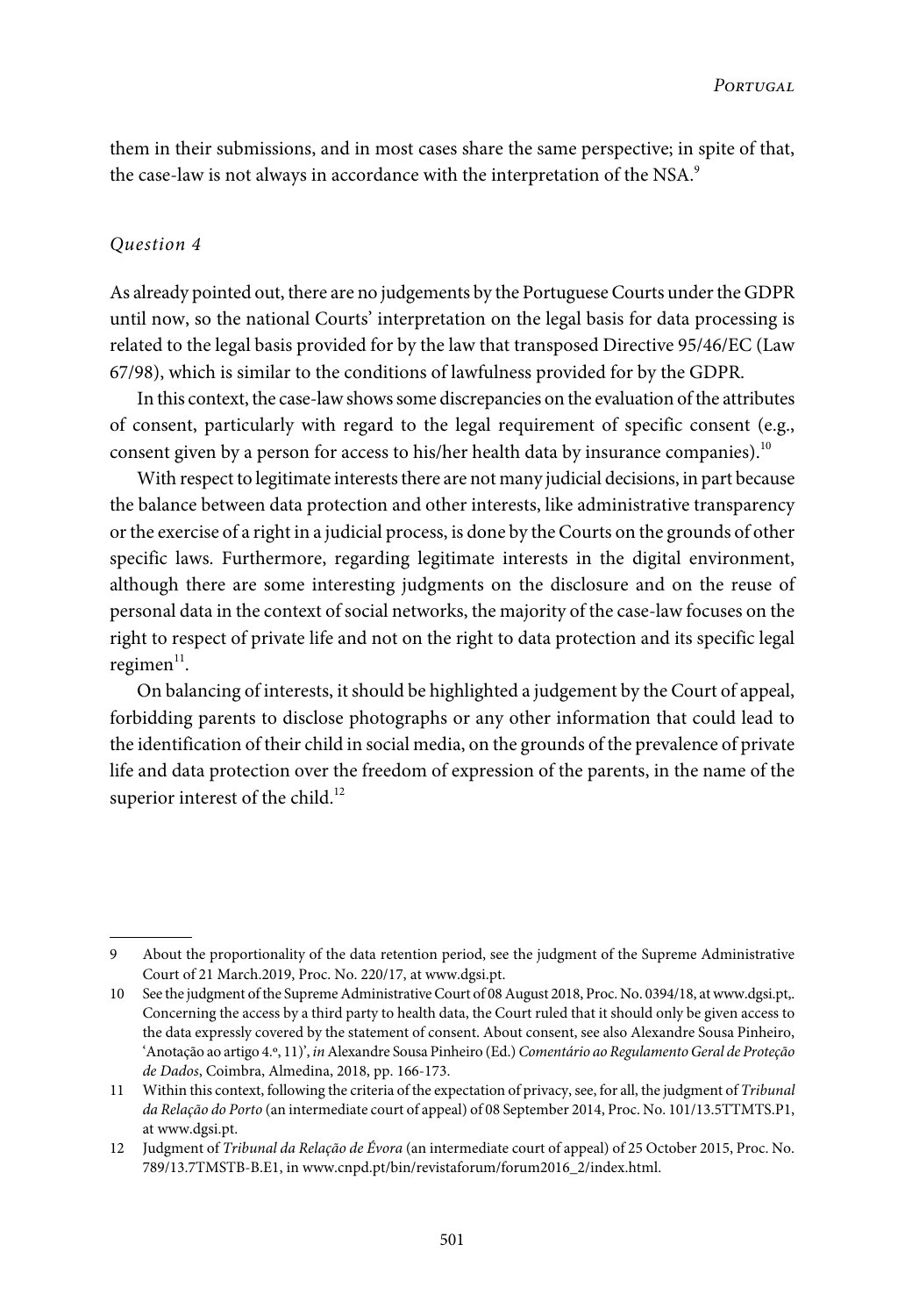#### *Filipa Calvão and Clara Guerra*

# Question 5

In regard to the validity of personal data as 'counter-performance' for the provision of digital content, thisissue has been debated in Portugal, mainly in the context of conferences and seminars.<sup>13</sup>

Recently the new Law 58/2019 has contributed to this debate through a provision that seems to admit that the legitimacy of processing personal data *necessary* for the performance of a contract might be found on consent. Actually, article 61(2), regarding data processing that existed prior to the application of the GDPR, intends to ensure that consent fulfils the attributes provided for by article 4(11) of the GDPR, determining the end of a contract to which the data subject is party if the consent is not in accordance with the GDPR. Although this provision is not necessarily headed to contracts on digital services or goods, yet it has surely the consequence of generating confusion on an issue that seemed relatively pacified by the GDPR.

It should also be highlighted that the NSA has decided not to apply in concrete cases that national provision on the ground that is in breach of articles  $4(11)$  and  $6(1)(a)$  and (b) of GDPR.

# Question 6

In what concerns the rights provided by the GDPR to data subjects, the Portuguese Law is quite restrained. Actually, Portugal did not introduce so far any national legislative measure concerning automated decision-making, making use of the possibility provided by article 22(2)(b) of the GDPR.

# Question 7

With regard to the right to erasure towards search engines, the NSA has handled some requests from data subjects in order to have their right guaranteed, following standard answers received from the data controllers denying to de-list the results presented when searching by a name, always invoking public interest in providing such information, regardless of the context or the notoriety of the person concerned.

<sup>13</sup> About the difficultiesto legitimate the colletion of personal data in the digital environment underthe GDPR, see also A. Leal Alves, 'Aspetos jurídicos da análise de Dados na Internet (Big Data Analytics) nos setores bancário e financeiro: proteção de dados pessoais e deveres de informação' in A. Menezes Cordeiro et al. (Eds), FinTech. Desafios da Tecnologia Financeira, Coimbra, Almedina, 2017, pp. 75-150.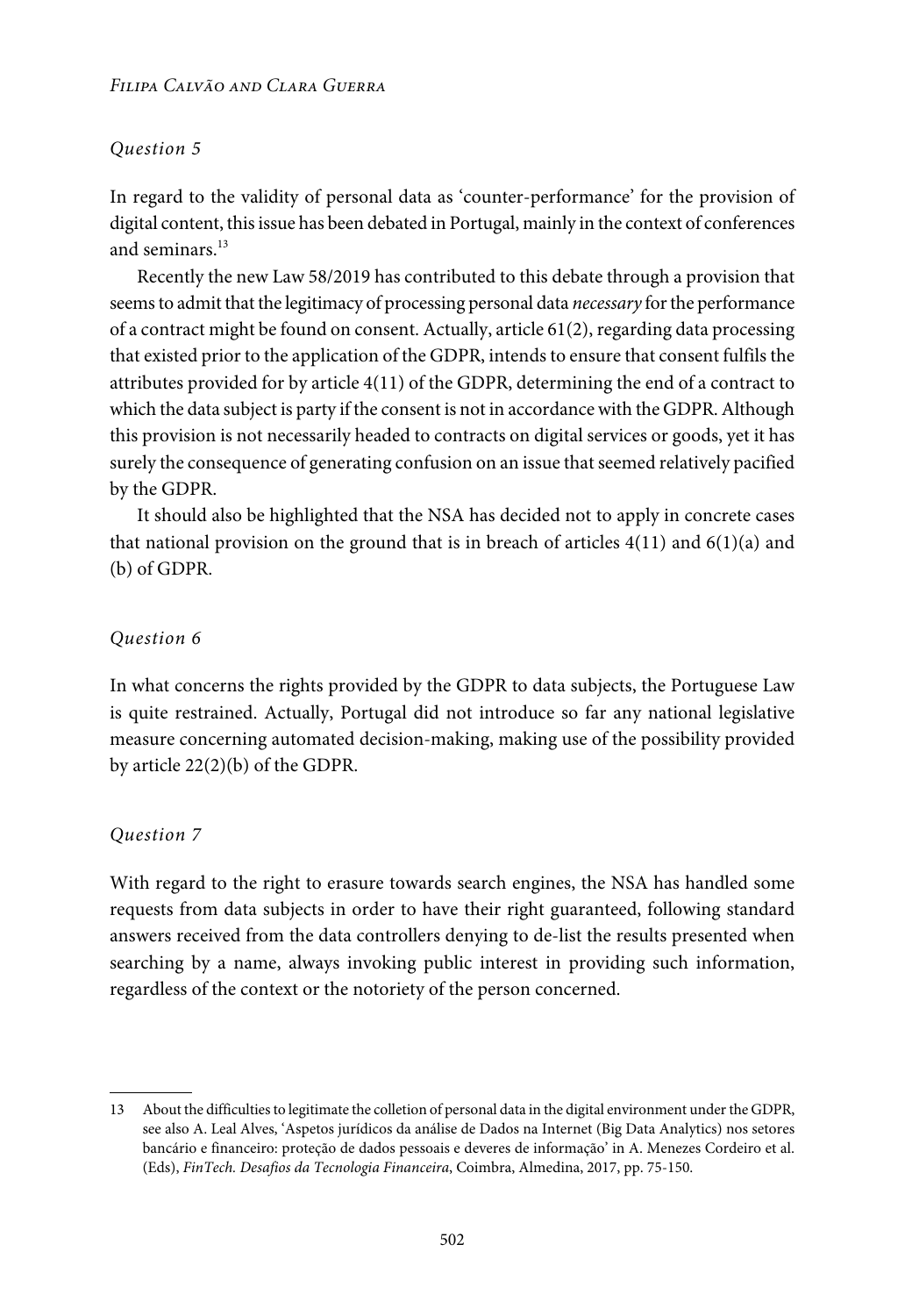In general, the NSA did not recognize the arguments of the companies, for going much beyond the interpretation of the CJEU ruling in the Case Google Spain; therefore, it decided in favour of the data subjects and it issued deliberations ordering the de-listing.<sup>14,15</sup>

The search engines either complied with the NSA decision or challenged it in the court, there being no apparent reason for the different ways taken. Those cases are still pending at the national courts.

Still in respect to the right to erasure, national lawimplementing the GDPR has notably introduced a provision on how this right can be ensured when personal data is published in the official journal.

It states that the right to erasure of personal data published in the official journal has an exceptional nature and can only be applied in the conditions laid down by article 17 of the GDPR in the cases where it is the only way to safeguard the right to be forgotten, after due balance of the interests at stake. This is done through the deindexation of personal data from the search engines, but always without erasure from the official publication (article 25(4) and (5) of Law 58/2019).

It is also determined by this law that, in case of publication of personal data by the official journal, the data controller is the body requesting the publication (article 25(6) of Law 58/2019).

Definitely, there is no right to erasure from the official journal, but a right, in certain circumstances, not to have the personal data published by the official journal processed by search engines. This is exercised not directly towards the search engines, as data controllers, but has to be exercised via the official journal which is the body that controls the online publication and is able to make the deindexation, yet not being the data controller.

#### Question 8

About national legislative measures to reconcile the right to data protection with the right to freedom of expression, Portugal did not really regulate how this balance could be achieved nor did introduce any actual derogations. Article 24 of Law 58/2019 disposes that the GDPR and national rules on data protection are without prejudice of the freedom of expression and of the freedom of information and of the press.It providesin general terms that the exercise of the right to information shall respect the principle of human dignity

<sup>14</sup> Judgment of 13 May 2014, in Case C-131/12, Google Spain SL and Google Inc. v. Agencia Española de Protección de Datos (AEPD) and Mario Costeja González (Google Spain), ECLI:EU:C:2014:317.

<sup>15</sup> About the grounds for the decisions of the Portuguese SA, see J. Marques, 'Direito ao esquecimento. A aplicação do acórdão Google pela CNPD', in Forum de Proteção de Dados, No. 3, July, 2016, pp. 48-55, in [www.cnpd.pt/bin/revistaforum/forum2016\\_3/index.html.](www.cnpd.pt/bin/revistaforum/forum2016_3/index.html)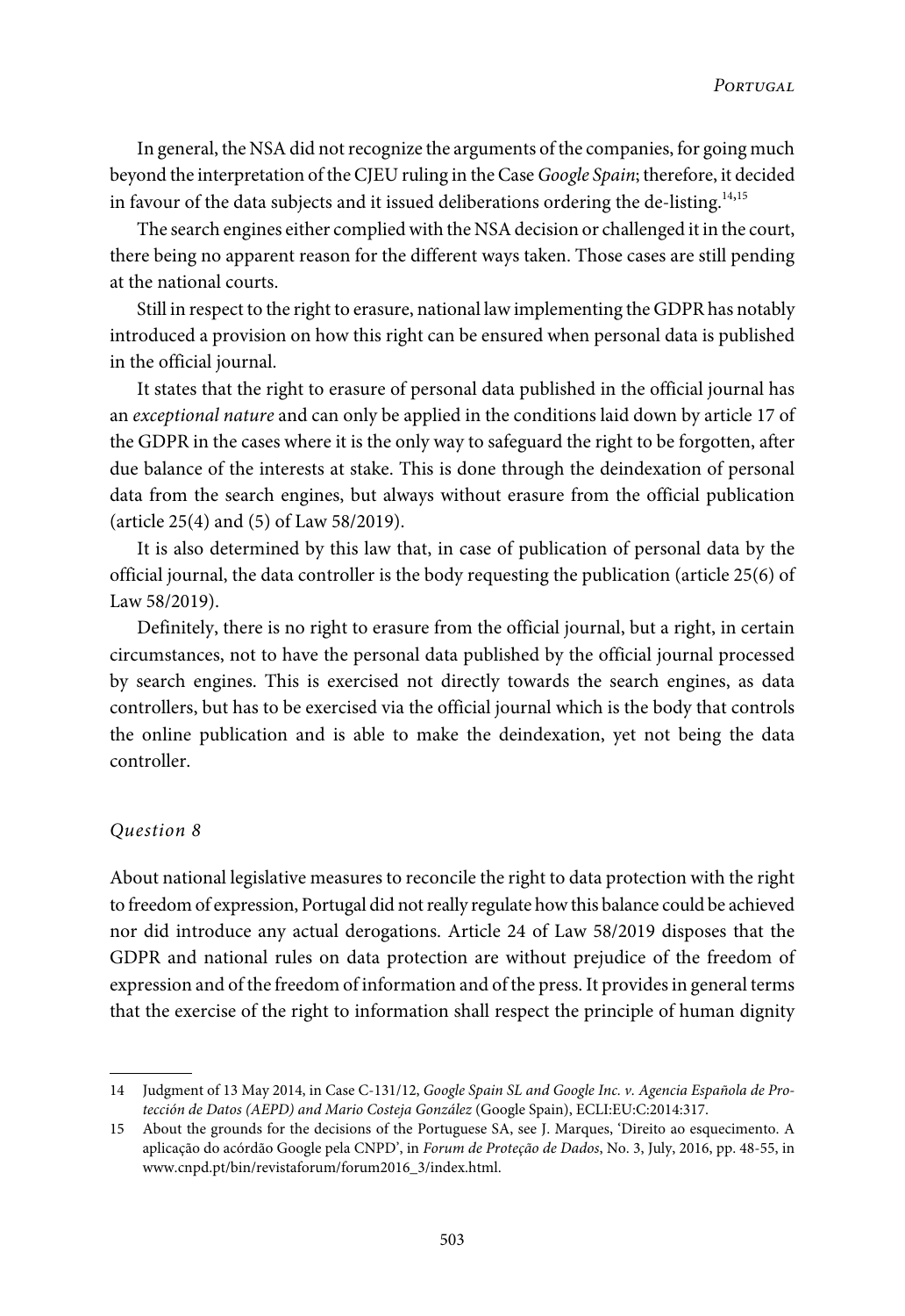and the personality rights, in particular whenever discloses special categories of data or personal data of deceased persons.

Then a specific provision affords special protection to data subjects' addresses and contacts, expressly providing that the right to freedom of information does not legitimate such disclosure, unless when data is already of public knowledge (article 24(4) of Law 58/2019).

The GDPR implementing law introduced though a clear distinction between data processing within freedom of expression and data processing for journalistic purposes, when requiring that in the latter case such processing shall comply with national law on access and exercise of the professional journalism.

In Portugal there is already specific legislation regulating the activity of the press and othersocial communication means, including journalists' activity, and there is a dedicated independent regulator to monitor compliance with such legal framework. However, such legislation does not contain any provisions on personal data protection or provide for the exercise of GDPR data subjects' rights.

It should be noted, in this context, that the Press Law<sup>16</sup> provides that the freedom of the press is only limited by the Constitution and the law, in order, namely, to ensure the accuracy and objectivity of the information and to guarantee the rights to good reputation, intimacy of private life and image.

Apart from these general restrictions, which can be related to the processing of personal data, there are no other provisions intended to strike the balance between data protection and the freedom of expression and information.

# **C Domestic Enforcement of Data Protection Law**

#### Question 9

In what regards the national enforcement of data protection law, it should be underlined that the Portuguese data protection supervisory authority isComissão Nacional de Proteção de Dados (hereinafter «CNPD»).<sup>17</sup>

It is an independent administrative legal body with powers of authority and administrative and financial autonomy that operates within the Parliament. Its composition, statute and staff are approved by law of the Parliament.

The CNPD is a public legal person directed by a collegiate body, composed of seven members of recognized merit and integrity: one President elected by the Parliament; two

<sup>16</sup> Art. 3 of Law 2/99, of 13 January 1999.

<sup>17</sup> Arts. 3 to 6 of Law 58/2019 and Law 43/2004, amended by Law 58/2019.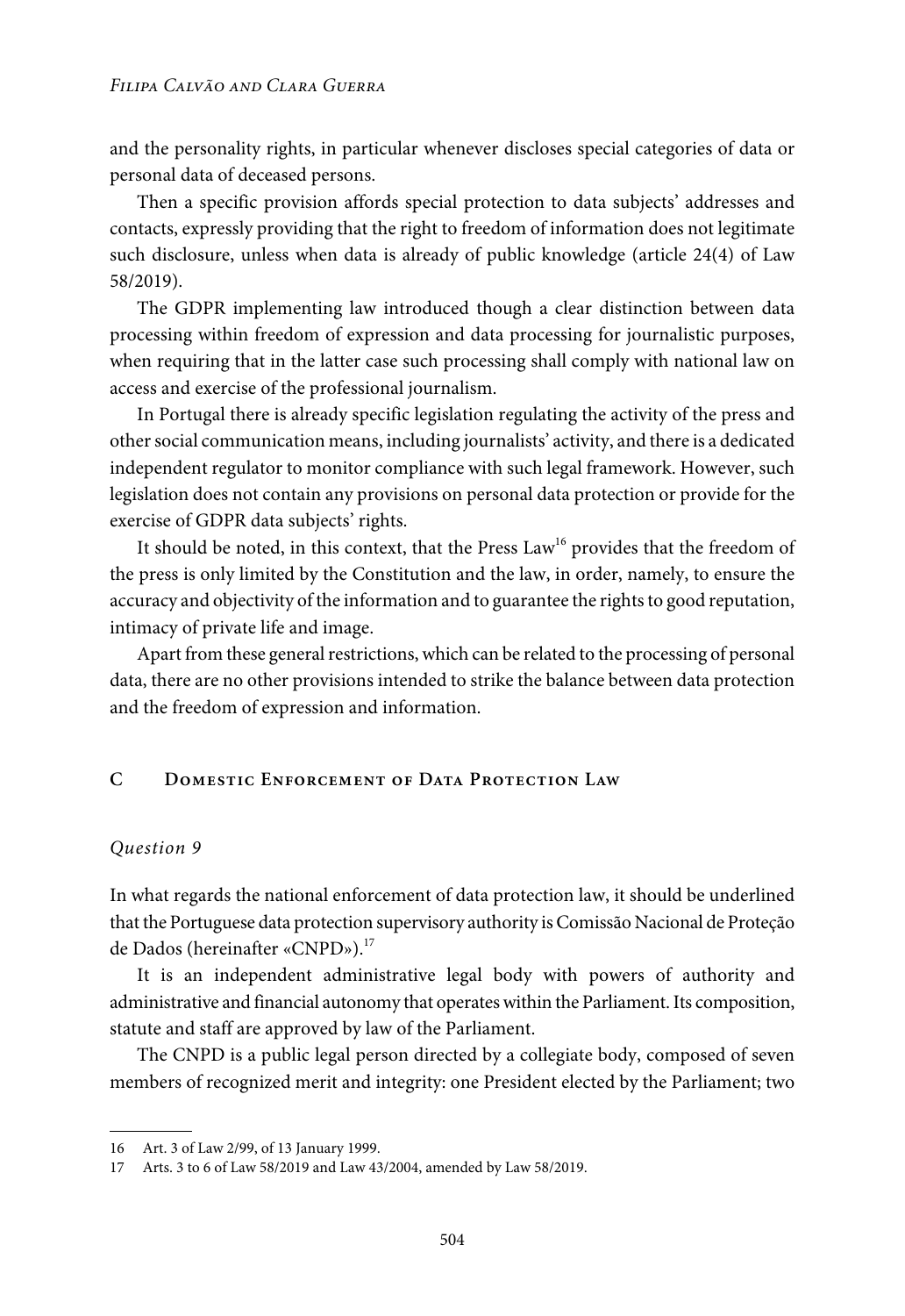members elected by the Parliament by Hondt's highest average rule; one judge appointed by the Judiciary Superior Council and one magistrate from the Public Prosecutor's Office appointed by its own Superior Council; two members appointed by the Government.

The members have a five-year mandate that can be renewed twice. They take office before the President of the Parliament. All activities, paid or unpaid, are considered incompatible with the NSA membership, with the exception of teaching in the University and researching. The CNPD actswith independencewhen fulfilling itstasks and exercising its powers.

The CNPD is provided with its own staff, only bound by the general rules governing public administration.

The national law implementing the GDPR provides for the following additional competences for the NSA: to issue non-binding opinions on draft legal instruments in preparation at European or international institutions related to personal data protection; to monitor the compliance of the GDPR and other legal provisions on the protection of personal data and of the rights, freedoms and guarantees of the data subjects, as well as to correct and sanction any non-compliance; to define criteria allowing to densify the concept of 'high risk' referred to in article 35(4), in connection with the list of data processing operations requiring a Data Protection Impact Assessment; to draft and submit to the EDPB the criteria for the accreditation of the monitoring bodies for codes of conduct and of the certification bodies, pursuant articles 41 and 43 of the GDPR; to cooperate with the National Accreditation Body (IPAC, IP), entrusted with the task provided by article  $43(1)(b)$ of the GDPR, in particular in the definition of additional requirements for accreditation.

In what concerns enforcement under the GDPR, for the period 25 May 2018-31 July 2019, the NSA presents the following statistics:<sup>18</sup>

- Number of investigation proceedings (resulting from complaints, referrals from other national authorities and the NSA's own initiative): 1075
- Number of data breaches notifications (article 33 GDPR): 326
- Number of inspections on the spot: 325
- Number of organisations (public and private) to which fines were applied: 5
- Total amount of the fines applied:  $\pm$  425 000 euro

Besides the enforcement activity carried out at national level, the consistency mechanism provided by the GDPR has brought a new line of work requiring involvement of NSAs upon the likelihood of data subjectsin that Member State being affected by data processing even when there is no establishment of the controller in that territory. Consequently,

<sup>18</sup> These figures were provided by CNPD for the 1<sup>st</sup> anniversary of GDPR application and then updated with reference to the end of July, in a time frame of 14 months still with no national GDPR implementing law.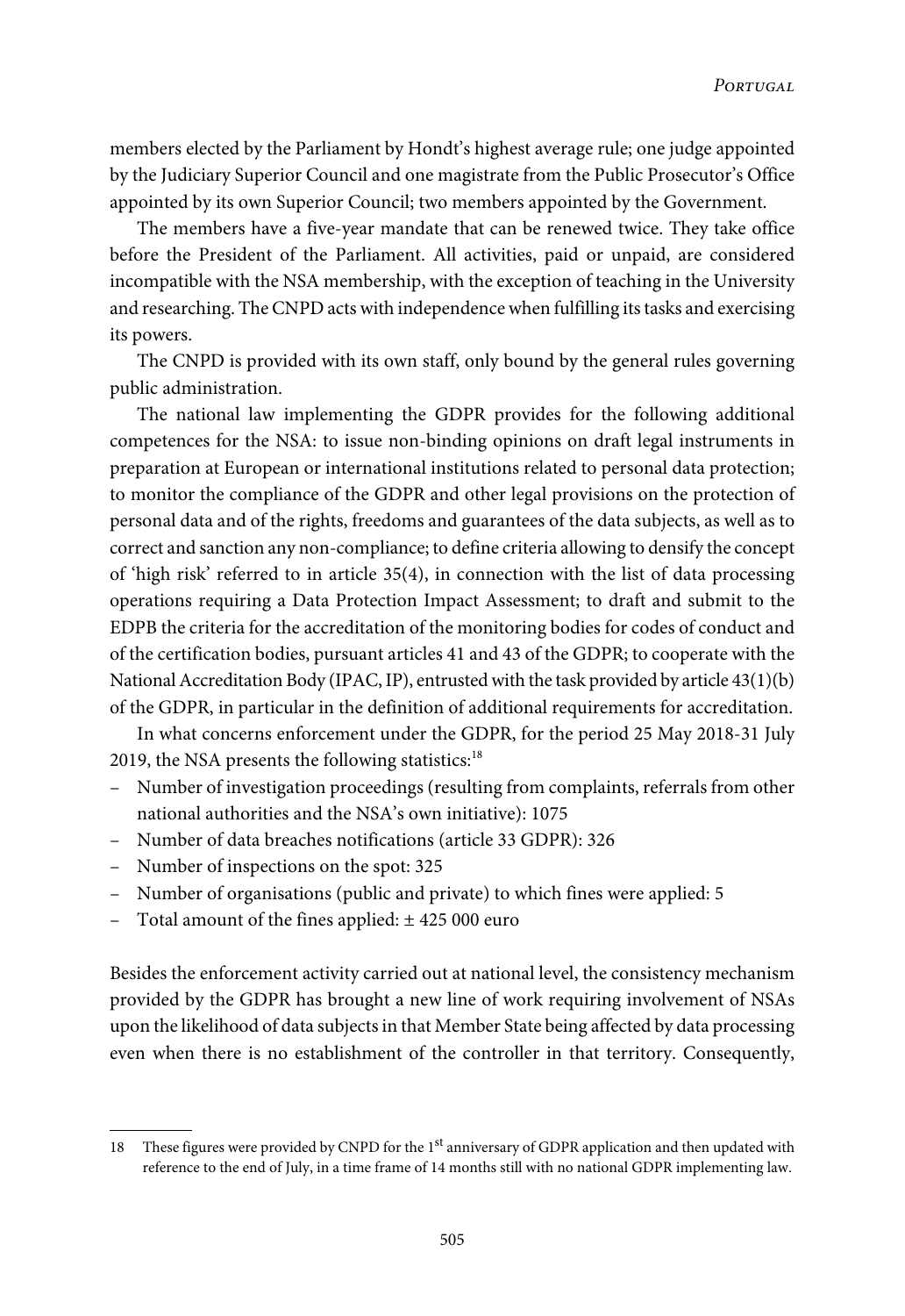additional efforts on enforcement are required. In spite of being not converted into these statistics, they have a real impact on the enforcement activity at national level.

#### Question 10

As to the strategy of the NSA for complaints-handling, it is important to recall that the right to data protection is a fundamental right, not only recognised by the Charter but also by the Portuguese Constitution.

Therefore, there is a legal obligation to ensure to each individual that his/her rights are guaranteed. In view of the possible great amount of complaints, several strategies can be envisaged to handle complaints in an effective manner, such as sorting them according to similarity, planning inspection activities having due account of the main or recurrent problems detected or redefining internal working methods to cope with new scenarios.

However, the Portuguese SA cannot, according to the national legal order, ignore complaints based on an assessment of minor pertinence of the complaint. In fact, all admissible complaints have to be dealt with, according to the law, since it imposes such obligation to the NSA leaving no margin of discretion.

Though prioritization is indispensable, mainly because of the lack of resources of the NSAto fully complywith itstasks, it cannot lead to setting aside a casewhere a fundamental right of an individual is or might be at risk. In that sense, the effectiveness in the action of the NSA cannot be affirmed with prejudice to fundamental rights.

#### Question 11

Law 58/2019 adds sanctions to those explicitly provided for by the GDPR, maintaining a tradition of recognising criminal relevance to some infringements of data protection provisions: further processing of personal data for a purpose incompatible with the initial purpose; undue access to personal data; invalidation or destruction of personal data; data deviation; entry of false data; violation of the duty of secrecy; non-compliance with an order of the NSA (articles 46 to 52 of Law 58/2019).

Besides criminalising those conducts, national law also provides for administrative fines for some infringements of the GDPR not covered by article 83(4) and (5) of the GDPR: the infringement of articles 10 and 41(4); and the monitoring of codes of conduct by bodies not accredited by the NSA – articles  $37(1)(e)$  and  $38(1)(q)$  and (r) of Law 58/2019.

The Law, in article  $37(1)(l)$ , also sanctions with administrative fines the infringements of the limits and conditions stated on its chapter VI, relating to specific processing operations under articles 85 to 89 of the GDPR.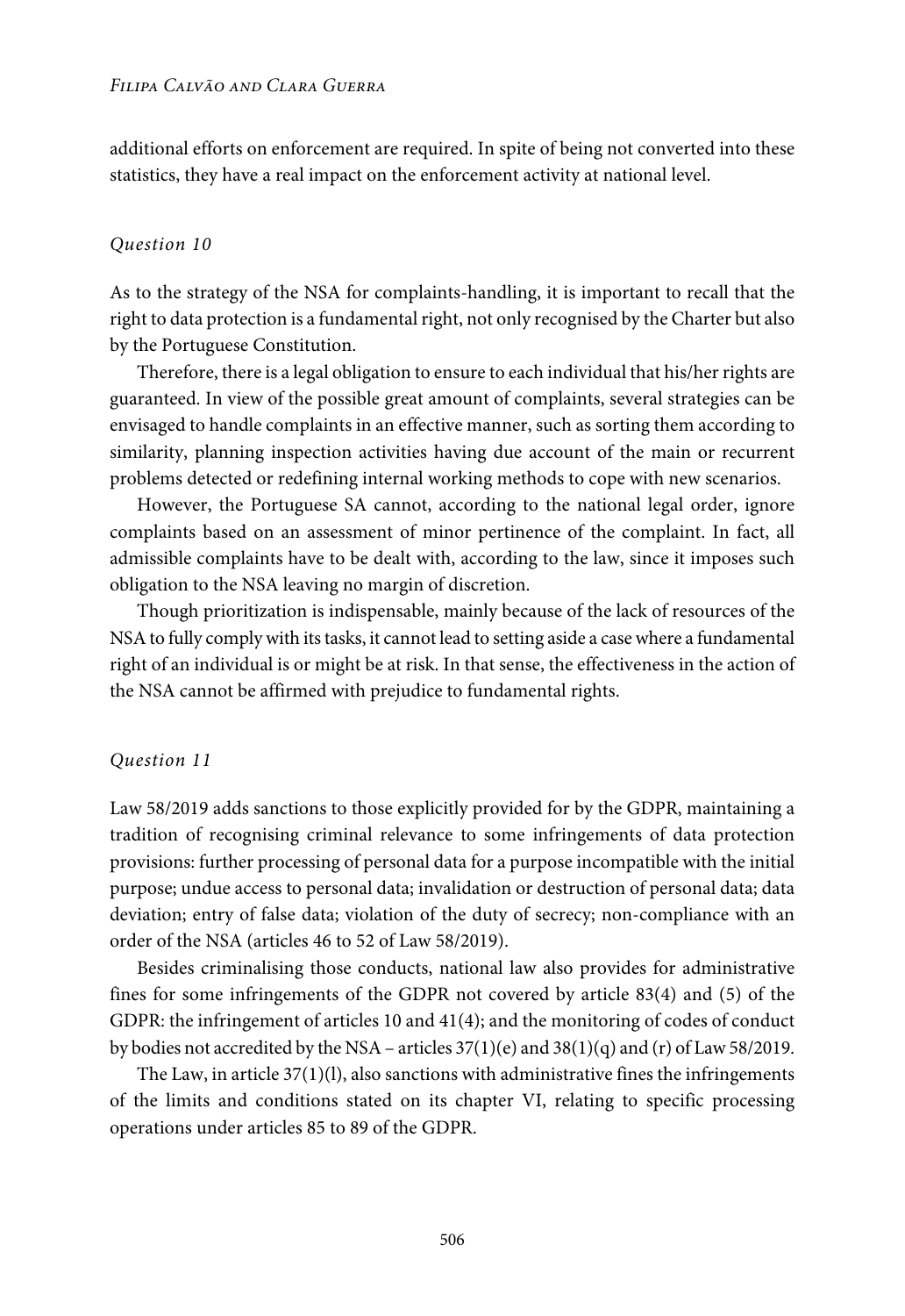As mentioned supra, Law 58/2019 has provisions that are in breach of the GDPR, concerning the infringements settled by article 83(4) and (5). The Portuguese legislator determined different maximum amounts of administrative fines from the ones provided in the GDPR, depending on the controller or processor being an individual or a small and medium enterprise – articles 37 (2) and 38(2). Besides, the national implementing law prevents the NSA to sanction negligent infringements unless, after an "advise" to correct the situation, the infringements continue – article 39(3). Though having replicated the list of infringements provided by article 83(4) and (5), it has omitted the negligent infringement of the principles provided by article 5 of the GDPR, reducing the provision to an intentional infringement.

In what regards the exercise of corrective powers by the Portuguese SA, it should be noticed that such powers are not, in fact, new in the national legal order. The previous data protection law (Law 67/98) already endowed the SA with corrective powers, specifying the power to apply administrative fines. The only difference has to do with the legal framework of the administrative fines, which is now much more impressive than the one provided by the Portuguese law twenty years ago.

Despite the fact that the national law that implements the GDPR is in force only since 9August 2019, the CNPD has been exercising the powers provided by the GDPR on the ground that the Law 67/98 had not been implicitly revoked in full, keeping in force the national provisionsthat did not contradict the GDPR, in particularthe one that appointed the CNPD as national SA.

Therefore, during the past year the CNPD has applied, under the GDPR, several corrective measures mainly to data controllers, among which stands out four decisions sanctioning data controllers.<sup>19</sup>

#### Question 12

Article 82 of the GDPR, providing data subjects for a right to receive compensation for material or non-material damages as a result of an infringement of the GDPR, does not represent a real innovation in the Portuguese legal order.

Indeed, the previous data protection law (Law 67/98) already provided for the right to compensation, and it was interpreted combined with further legal provisions that specified the coverage of non-material damages.

Article 496 of the Civil Code (of 1966) and article 3 of the Rules of non-contractual civil liability of State and other Public Entities, approved by Law 67/2007, of 31December

<sup>19</sup> See Deliberação 984/2018, in[www.cnpd.pt/bin/decisoes/Delib/20\\_984\\_2018.pdf](www.cnpd.pt/bin/decisoes/Delib/20_984_2018.pdf) and Deliberação/2019/21, Deliberação/2019/207 andDeliberação/2019/222,[www.cnpd.pt/bin/decisoes/decisoes.asp?primeira\\_escolha=](www.cnpd.pt/bin/decisoes/decisoes.asp?primeira_escolha=2019&segunda_escolha=20) [2019&segunda\\_escolha=20](www.cnpd.pt/bin/decisoes/decisoes.asp?primeira_escolha=2019&segunda_escolha=20).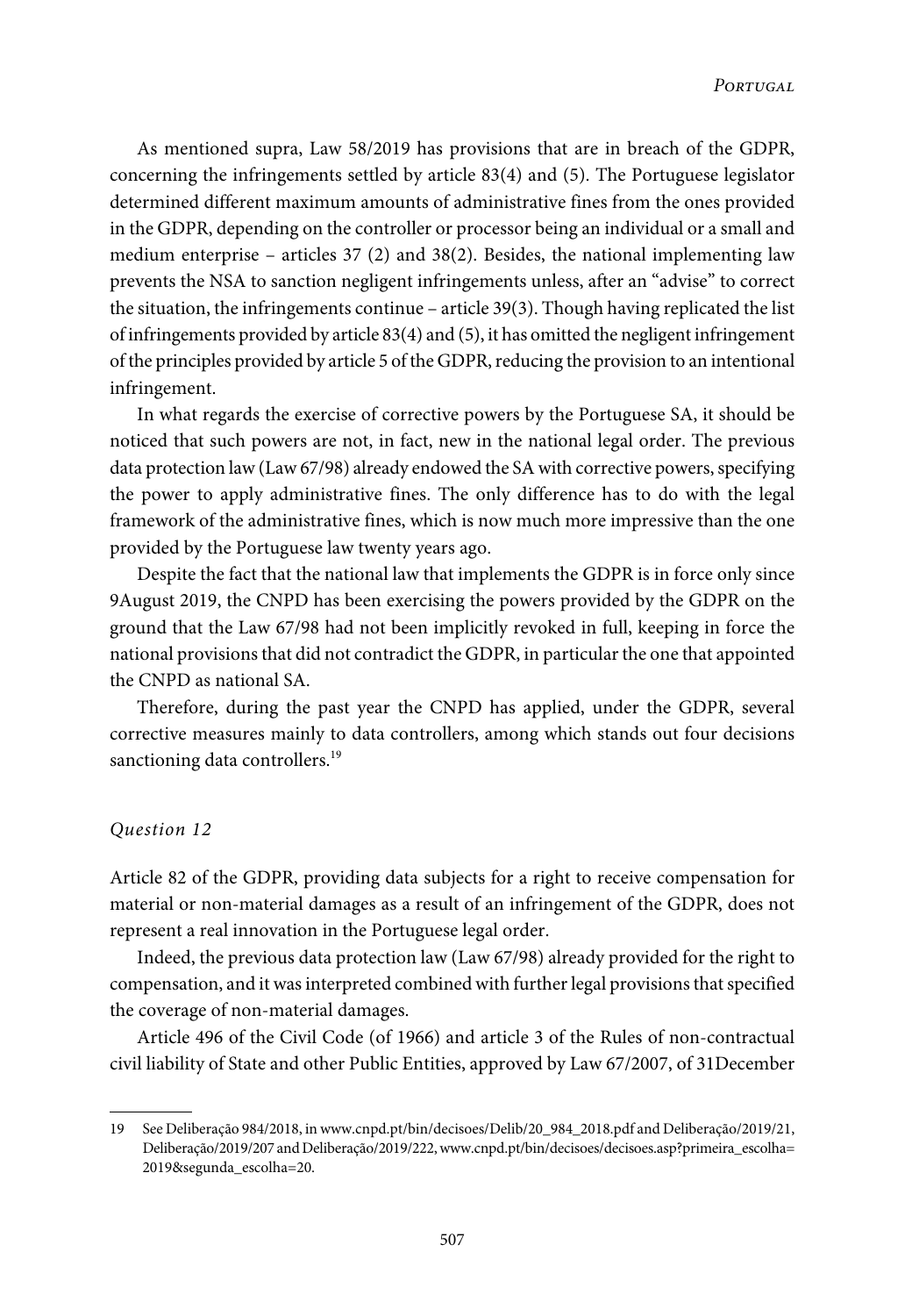2007, provide for the compensation for non-material damage, although limiting it to the damages that, for its gravity or seriousness, deserve legal protection. This last precision, explicitly stated in article 496 of the Civil Code, has been interpreted as to exclude the minor harm – and this is the only aspect of national law that may raise some difficulties in ensuring the implementation of article 82 of the GDPR in accordance with the case law of the CJEU, according to which "Reparation for loss or damage caused to individuals as a result of breaches of Community law must be commensurate with the loss or damage sustained so as to ensure the effective protection for their rights". <sup>20</sup> However, there are some Portuguese authors that consider this national legal requirement as a short add, since it has to be evaluated in each concrete case.<sup>21</sup>

Hence, Portuguese Courts have long condemned those who inflicted non-material damages, taking into consideration not only physical pain and emotional suffering, but also damage caused by the disclosure of facts related to private life.<sup>22</sup>

More recently there are judgments recognising the right to receive a compensation for the infringement of provisions that protect personal data.<sup>23</sup>

In what concerns the criteria for calculating such damages, the case-law follows an "equity judgment", taking into account the degree of fault as well asthe economic situation of both the one who inflicted the damage and the injured person. $^{24}$ 

# Question 13

Concerning the information and power asymmetries between data controllers and data subjects and the purpose of the EU legislator to mitigate them by providing for the possibility of representative actions pursuant to article 80 of the GDPR, it is important to

<sup>20</sup> Judgement of 5 March 1996 in Joined Cases C-46/93 and C-48/93, Brasserie du Pêcheur SA v. Federal Republic of Germany and The Queen v. Secretary of State for Transport, ex parte Factortame Ltd and Others, ECLI:EU:C:1996:79, para 82.

<sup>21</sup> See M. Rebelo de Sousa & A. Salgado de Matos, Direito Administrativo, 2nd ed., Lisboa, D. Quixote, Ed., 2009, Vol. III, p. 496.

<sup>22</sup> See, for instance, the judgment of the Supreme Court of Justice of 3 November 2016, Proc. No.323/12.6TVLSB,L2.S1, recognizing the right to compensation for non-material damages caused as a result of negligent breach of the duty to store a video that registered an intimate moment between the legitimate holder of the video and the person injured.

<sup>23</sup> See the judgement of the Supreme Court of Justice of 16 October2014, Proc. No.679/05.7TAEVR.E2.S1, in a case where privacy and reputation of several data subjects (civil servants) was at stake as a result of the disclosure of personal data by the intentional action of a public office holder(notice thatsuch data disclosures were judged, in the prior criminal law suit, as infringements to criminal law provisions related to data protection).

<sup>24</sup> See the judgement of the Supreme Court of Justice of 4 May2010, Proc. No. 256/03.7TBPNH.C1.S1, at <www.dgsi.pt>.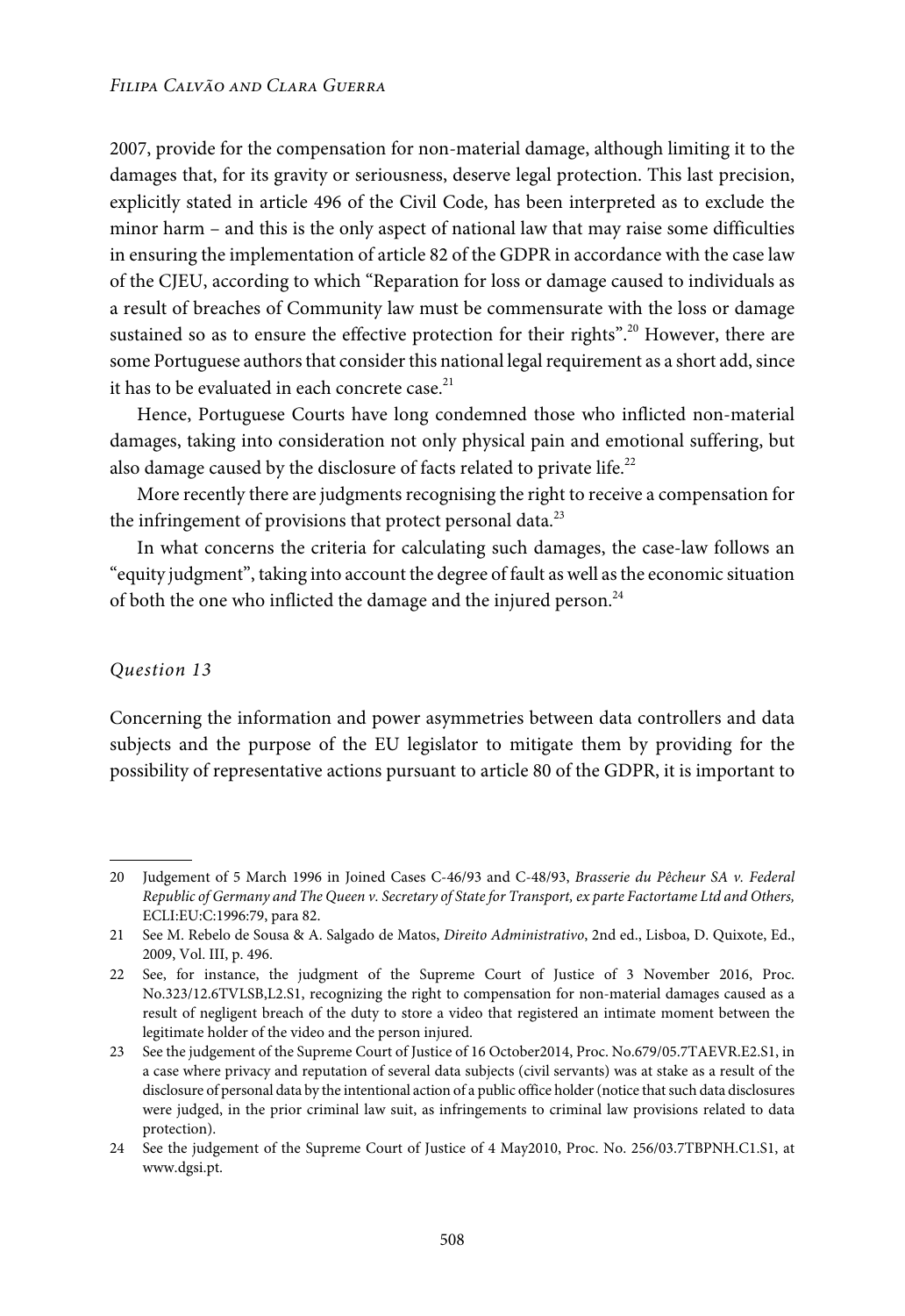recall that the new legal framework is very recent, being still difficult to assess potential trends in civil society in this regard.

Portugal does not have in general a high level of involvement of NGOs in representative actions. However national administrative law and administrative process law recognise to associations their legitimacy to defend 'collectively' the individual interests of its members provided that those interests are covered by the object matter or scope of the association. This possibility has been availed by unions to complain or report to the NSA infringements of data protection legal regimen, but seems insufficient – without a mandate from the data subject – to the exercise of the right to redress.

National law implementing the GDPR does not further develop Article 80 (1) of the GDPR, only admitting representation through a mandate of the data subject (Article 35 of Law 58/2019). Nevertheless, it is predictable that such kind of actions may significantly increase in the near future.

#### Question 14

In what concerns the intervention of further regulatory agencies or public authorities in data processing related complaints, it should be highlighted that in Portugal the supervision of data protection issues has been centralised in the CNPD for the last 25 years. Even in the e-Privacy legislation, where there are shared competences with the telecom regulator, the competences are well distinguished and data protection matters are only assigned to the NSA.<sup>25</sup>

In view of that, other regulators or authorities usually forward to the NSA complaints related to data protection and, moreover, they report to the NSA facts found in their own investigations, such as in the employment context, economic activities, consumer protection, financial sector and so forth.

The NSA has also a cooperation mechanism with the Ombudsperson in place for several years, for the exchange of information and complaints handling. Furthermore, there are some bilateral discussions with public bodies dealing with convergent matters to data protection and privacy, such as ethics, scientific research, e-voting and the national statistic system. Especially after the GDPR, informal cooperation between the NSA and Regulatory Agencies hasincreased, due to the consciousness of the importance to avoid contradictions in its respective guidelines or administrative measures.

<sup>25</sup> Law 41/2004, of 18 August 2004, as amended by Law 46/2012, of 29 August 2012.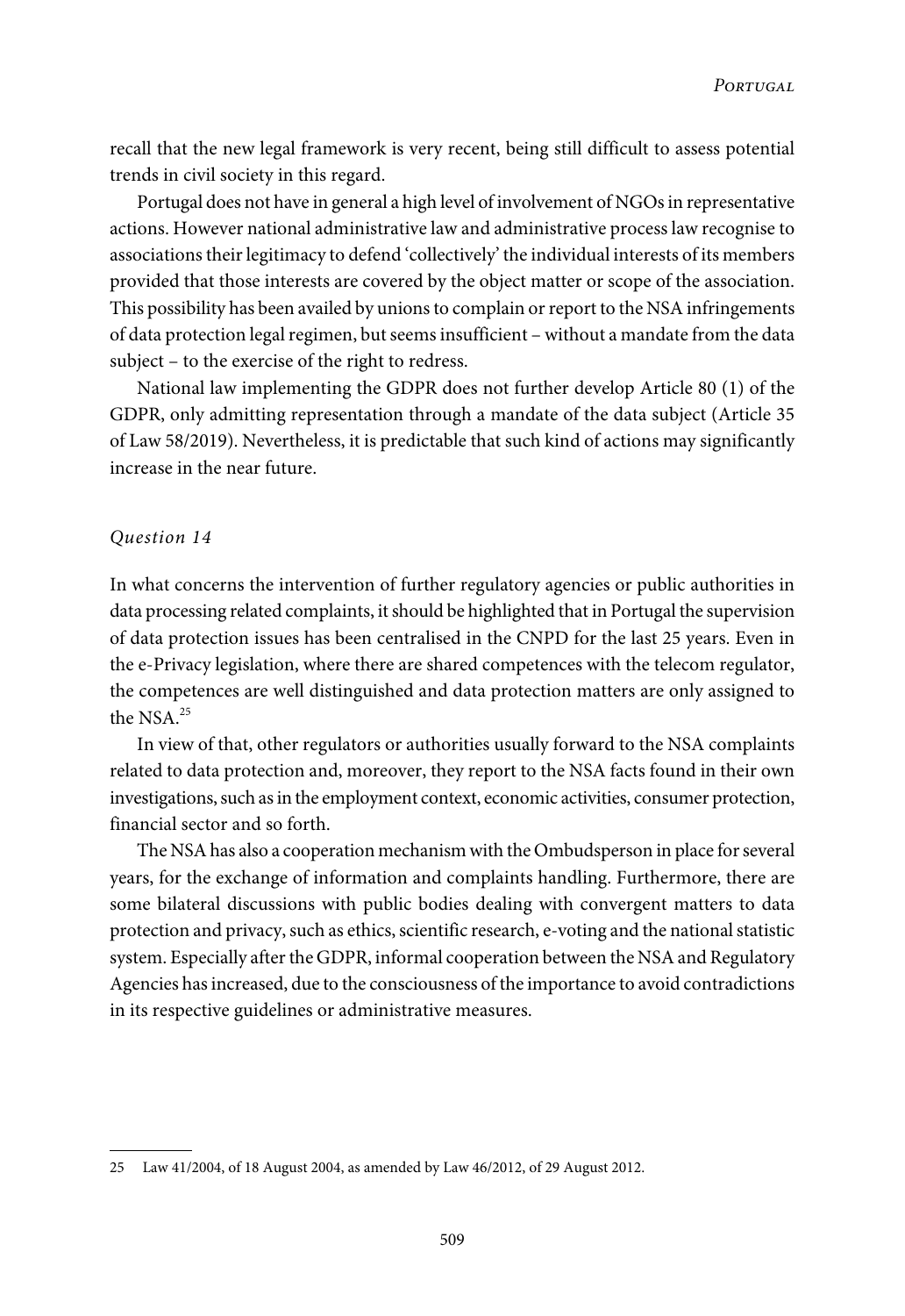# **D Data Processing for National Security Purposes**

#### Question 15

There is no legal definition of 'national security', but it is commonly perceived that national security is ensured by intelligence services, due to their tasks, and not by law enforcement authorities. Consequently, as there is a constitutional prohibition for the intelligence services to carry out any criminal prevention or investigation, the scope of the application of Directive 2016/680 and its transposition into national Law 59/2019, of 8 August 2019, make it clear that excluding national security means in Portugal excluding the intelligence services from the application of the Law Enforcement Directive (LED).<sup>26,27</sup>

The intelligence services (SIRP) are regulated by specific legislation and their activities are supervised by two different bodies: a parliamentary oversight commission and another body composed of magistrates to monitor some aspects of the data processing, including the exercise of the rights of the data subjects.

Being the right to data protection a fundamental right in Portugal since 1976, the first data protection law, dated from 1991 (Law 10/91 of 10 January 1991), already covered the law enforcement sector with the same data protection rules as the other public bodies and private organizations, with only two derogations concerning the right to information and the right of access which had specific provisions.

Actually, apart from the intelligence services, all other sectors were governed by the same data protection legal framework. Therefore, though the terminology might be confused, especially when used in European legal texts for different national contexts, the waters have been divided so far. It should be noted though that while excluding national security from its scope of application, the LED invokes 'national security' as one of the possible grounds to restrict data subjects' rights. The national law transposing the LED follows the same misleading legal provision, what might bring problems of interpretation and application of the law.

In what regards the national data retention law – Law 32/2008, of 17 July 2008 – its purpose is restricted to the prevention, detection and investigation of serious criminal infractions, by competent authorities, exactly like the subject matter and scope of the

<sup>26</sup> 'National security' is stated in art. 15 of the e-Privacy Directive (Directive 2002/58/EC) as meaning «State security». Without giving a definition, the European legislator clearly intended to determine the scope of national security.

<sup>27</sup> Directive (EU) 2016/680 of the European Parliament and of the Council of 27 April 2016 on the protection of natural persons with regard to the processing of personal data by competent authorities for the purposes of the prevention, investigation, detection or prosecution of criminal offences or the execution of criminal penalties, and on the free movement of such data, and repealing Council Framework Decision 2008/977/JHA [2016] OJ L119/89.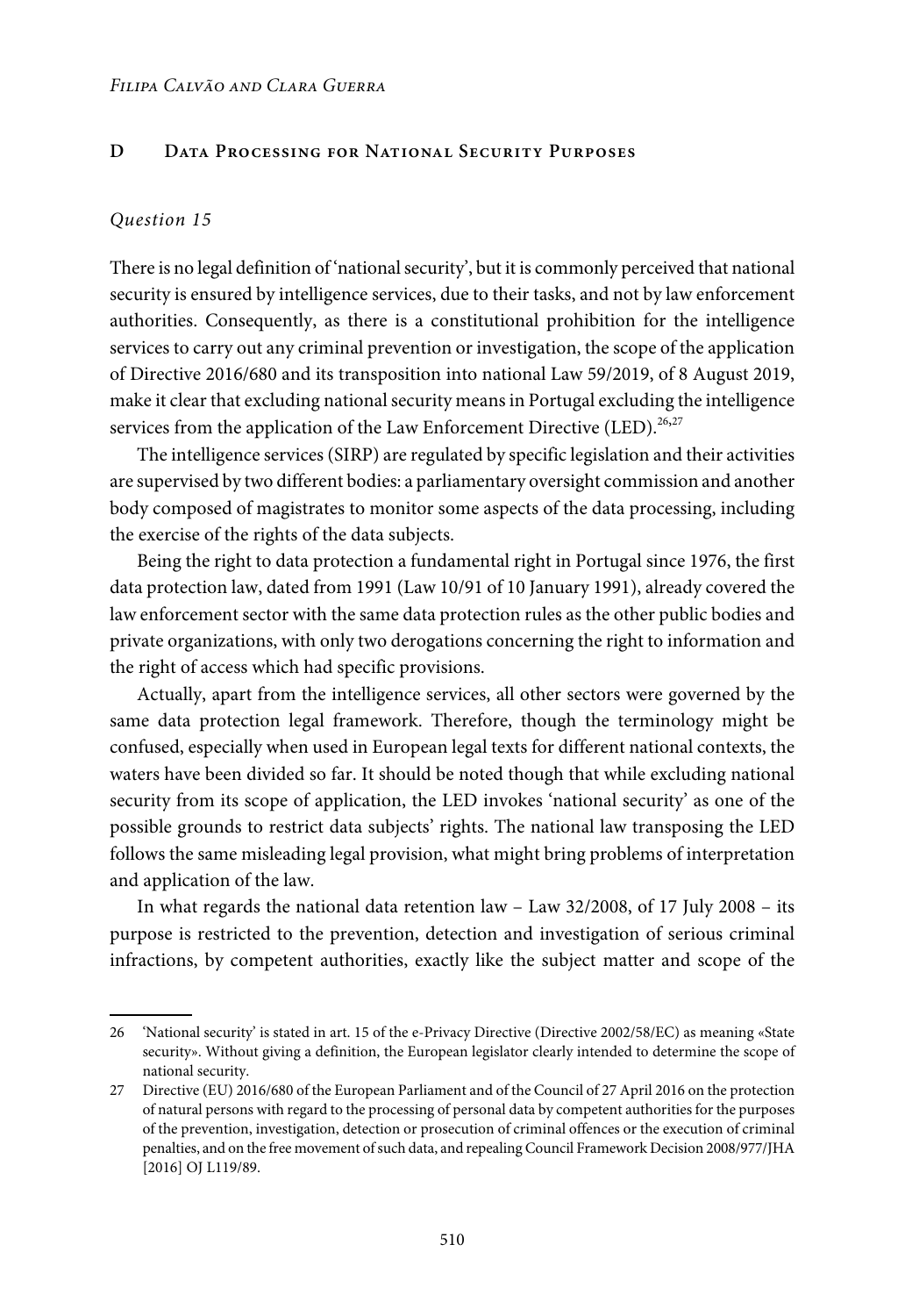Directive itself, which on the other hand refers to the national legislation. According to the Portuguese data retention law, only a limited number of listed law enforcement authorities can have access to the data retained to strike serious crime after a judicial warrant. Within this law, there is no use of data for national security purposes or access to data by intelligence services.<sup>28</sup>

Nonetheless, the national data retention law, after the CJEU ruling that invalidated the Data Retention Directive, is to be considered in breach of the Charter, regardless of the purpose for which the data is retained and further accessed.<sup>29</sup>

The NSA has expressed this view immediately after the invalidation of Directive 2006/24/EC and, after Tele 2 Judgement, it has deliberated not to apply the national data retention law for being in violation of EU Law.  $30,31,32$ 

With the Portuguese Data Retention Law still in force, the Parliament passed a specific law to grant access by the intelligence services to the data retention database. The NSA gave a negative opinion during the legislative proceeding and the law was considered unconstitutional by the Constitutional Court in 2015, following a constitutionality prior check.<sup>33</sup>,<sup>34</sup>

A second law was passed, on which the CNPD issued a negative opinion as well. The Constitutional Court found it partially unconstitutional.<sup>35,36</sup>

In the meantime, the Ombudsperson requested the Constitutional Court to evaluate whether the national data retention law was in accordance to the Portuguese Constitution, including in what concerns the respect for the primacy of the EU law. Such request is still pending for assessment.<sup>37</sup>

<sup>28</sup> Law 32/2008 is the Portuguese law transposing Directive 2006/24/EC. In spite of the Directive had been invalidated by the CJEU, the national law is still in force in Portugal.

<sup>29</sup> Judgement of 8 April 2014 in Joined Cases C-293/12 and C-594/12, Digital Rights Ireland Ltd v Minister for Communications, Marine and Natural Resources, Minister for Justice, Equality and Law Reform, The Commissioner of the Garda Síochána, Ireland and the Attorney General, and Kärntner Landesregierung, Michael Seitlinger, Christof Tschohl and Others (Digital Rights Ireland), ECLI:EU:C:2014:238.

<sup>30</sup> Directive 2006/24/EC of the European Parliament and of the Council of 15 March 2006 on the retention of data generated or processed in connection with the provision of publicly available electronic communications services or of public communications networks and amending Directive 2002/58/EC [2006] OJ L105/54.

<sup>31</sup> Judgement of 21 December 2016 in Joined Cases C-203/15 and C-698/15, Tele2 Sverige AB v Post- och telestyrelsen and Secretary of State for the Home Department v Tom Watson and Others (Tele 2), ECLI:EU:C:2016:970.

<sup>32</sup> Deliberação 641/2017 of the CNPD, [www.cnpd.pt/bin/decisoes/Delib/20\\_641\\_2017.pdf](www.cnpd.pt/bin/decisoes/Delib/20_641_2017.pdf) and Deliberação 1008/2017 of the CNPD, [www.cnpd.pt/bin/decisoes/Delib/20\\_1008\\_2017.pdf](www.cnpd.pt/bin/decisoes/Delib/20_1008_2017.pdf).

<sup>33</sup> Parecer 51/2015 of the CNPD, [www.cnpd.pt/bin/decisoes/Par/40\\_51\\_2015.pdf.](www.cnpd.pt/bin/decisoes/Par/40_51_2015.pdf)

<sup>34</sup> Judgement 403/2015 of theConstitutionalCourt,<www.ribunalconstitucional.pt/tc/acordaos/20150403.html>.

<sup>35</sup> Parecer 38/2017 of the CNPD [www.cnpd.pt/bin/decisoes/Par/40\\_38\\_2017.pdf.](www.cnpd.pt/bin/decisoes/Par/40_38_2017.pdf)

<sup>36</sup> Judgement 464/2019 oftheConstitutionalCourt,<www.tribunalconstitucional.pt/tc/acordaos/20190464.html>.

<sup>37</sup> Request from the Ombudsperson of 26 August 2019, <www.provedor-jus.pt/?idc=32&idi=18045>.